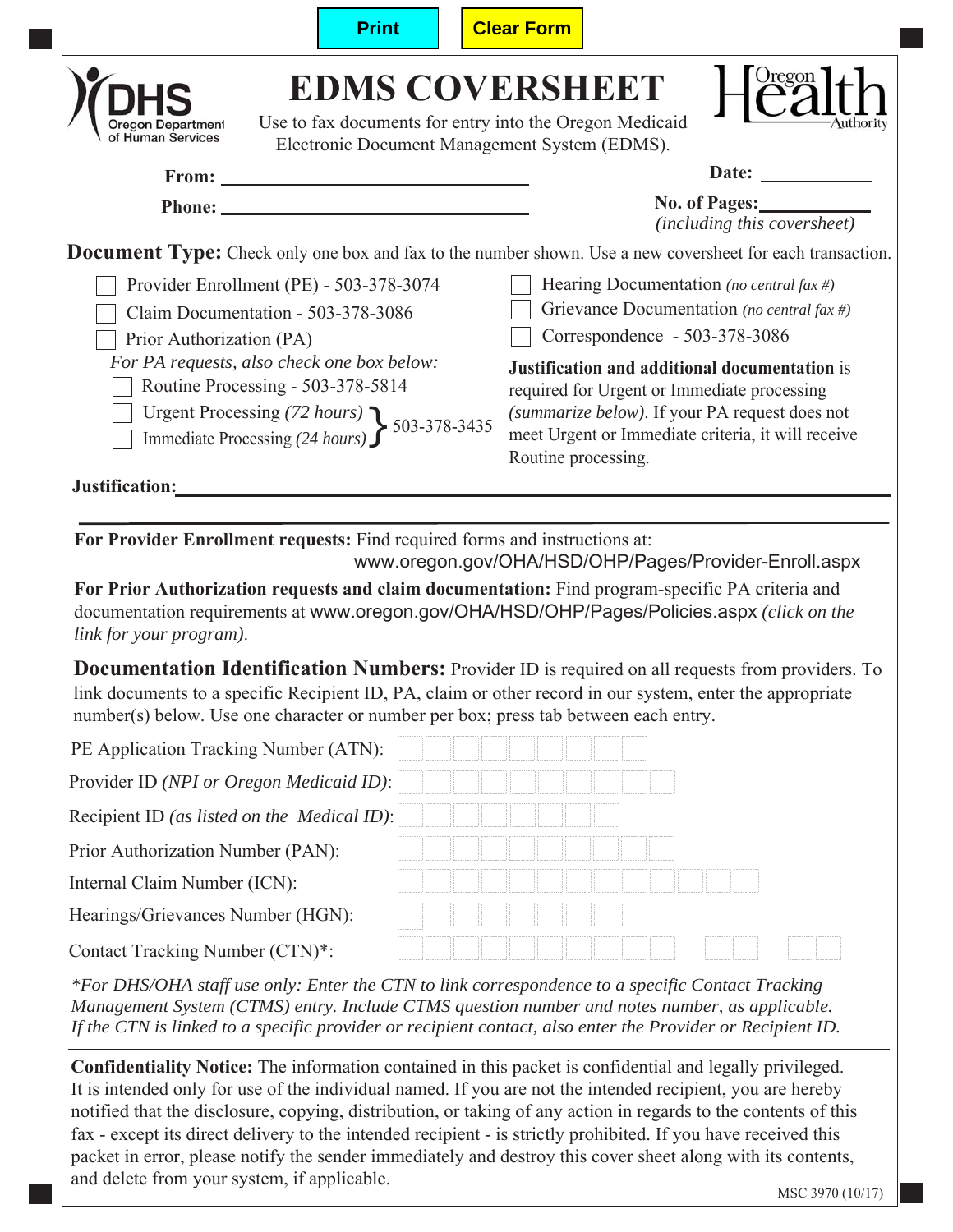



## **Instructions**

- **For the requested service(s) to be eligible for reimbursement,** the requesting, performing, and referring providers for the requested service must all be enrolled Oregon Health Plan (OHP) providers.
- **Complete all required fields marked in bold.** These fields are **mandatory** for processing.
- **Please attach the necessary clinical documentation for the services requested** (e.g., treatment care plan, progress notes, imaging reports). Only include documentation that directly pertains to your request. Attaching unrelated documents (e.g., all chart notes) may delay processing.
- **For specific requirements, refer to the rules and guidelines of your program** at [bit.ly/ohp-rules.](http://bit.ly/ohp-rules)

| <b>I</b> – Request information                                           |                                      |                                  |  |  |  |  |  |  |
|--------------------------------------------------------------------------|--------------------------------------|----------------------------------|--|--|--|--|--|--|
| <b>Client Name</b>                                                       | <b>Client ID</b>                     | <b>DOB</b>                       |  |  |  |  |  |  |
| Requesting Provider (the office or facility requesting the service)      |                                      |                                  |  |  |  |  |  |  |
| Name                                                                     |                                      | Provider NPI                     |  |  |  |  |  |  |
| <b>Contact Person</b>                                                    |                                      | <b>Phone Number</b> Phone Number |  |  |  |  |  |  |
|                                                                          |                                      |                                  |  |  |  |  |  |  |
| <b>Performing Provider</b>                                               |                                      |                                  |  |  |  |  |  |  |
| Name                                                                     | <b>Provider NPI</b>                  |                                  |  |  |  |  |  |  |
| Referring Provider (only required if different than Requesting Provider) |                                      |                                  |  |  |  |  |  |  |
| Name                                                                     |                                      | <b>Provider NPI</b>              |  |  |  |  |  |  |
| PA Assignment: Type of request (select one):                             |                                      |                                  |  |  |  |  |  |  |
| APD-ERS                                                                  | <b>OUT-OF-HOSPITAL BIRTH</b>         |                                  |  |  |  |  |  |  |
| <b>BEHAVIORAL HEALTH</b>                                                 | OT HOSPITAL                          |                                  |  |  |  |  |  |  |
| <b>DENTAL</b>                                                            | OT NOT HOSPITAL                      |                                  |  |  |  |  |  |  |
| <b>DME</b>                                                               | PT HOSPITAL                          |                                  |  |  |  |  |  |  |
| <b>EPIV</b>                                                              | PT NOT HOSPITAL                      |                                  |  |  |  |  |  |  |
| FEE-FOR-SERVICE / DISENROLLMENT                                          | <b>REHAB - INPATIENT</b>             |                                  |  |  |  |  |  |  |
| <b>HEARING</b>                                                           | <b>REHAB-LTAC</b>                    |                                  |  |  |  |  |  |  |
| <b>HOMEHEALTH</b>                                                        | <b>SPEECH HOSPITAL</b>               |                                  |  |  |  |  |  |  |
| <b>HOSPITAL - INPATIENT</b>                                              | SPEECH NOT HOSPITAL                  |                                  |  |  |  |  |  |  |
| <b>HOSPITAL - OUTPATIENT</b>                                             | <b>TRANSPLANT</b>                    |                                  |  |  |  |  |  |  |
| <b>IMAGING &amp; LABS</b>                                                | <b>VISION</b>                        |                                  |  |  |  |  |  |  |
| OTHER:                                                                   |                                      |                                  |  |  |  |  |  |  |
| <b>Length of treatment</b>                                               | <b>Frequency</b> <u>____________</u> | <b>Time per session</b>          |  |  |  |  |  |  |
| <b>Primary diagnosis code</b>                                            |                                      |                                  |  |  |  |  |  |  |
| Other diagnosis codes                                                    |                                      |                                  |  |  |  |  |  |  |
| <b>Dates of service</b><br>To<br><b>From</b>                             |                                      |                                  |  |  |  |  |  |  |